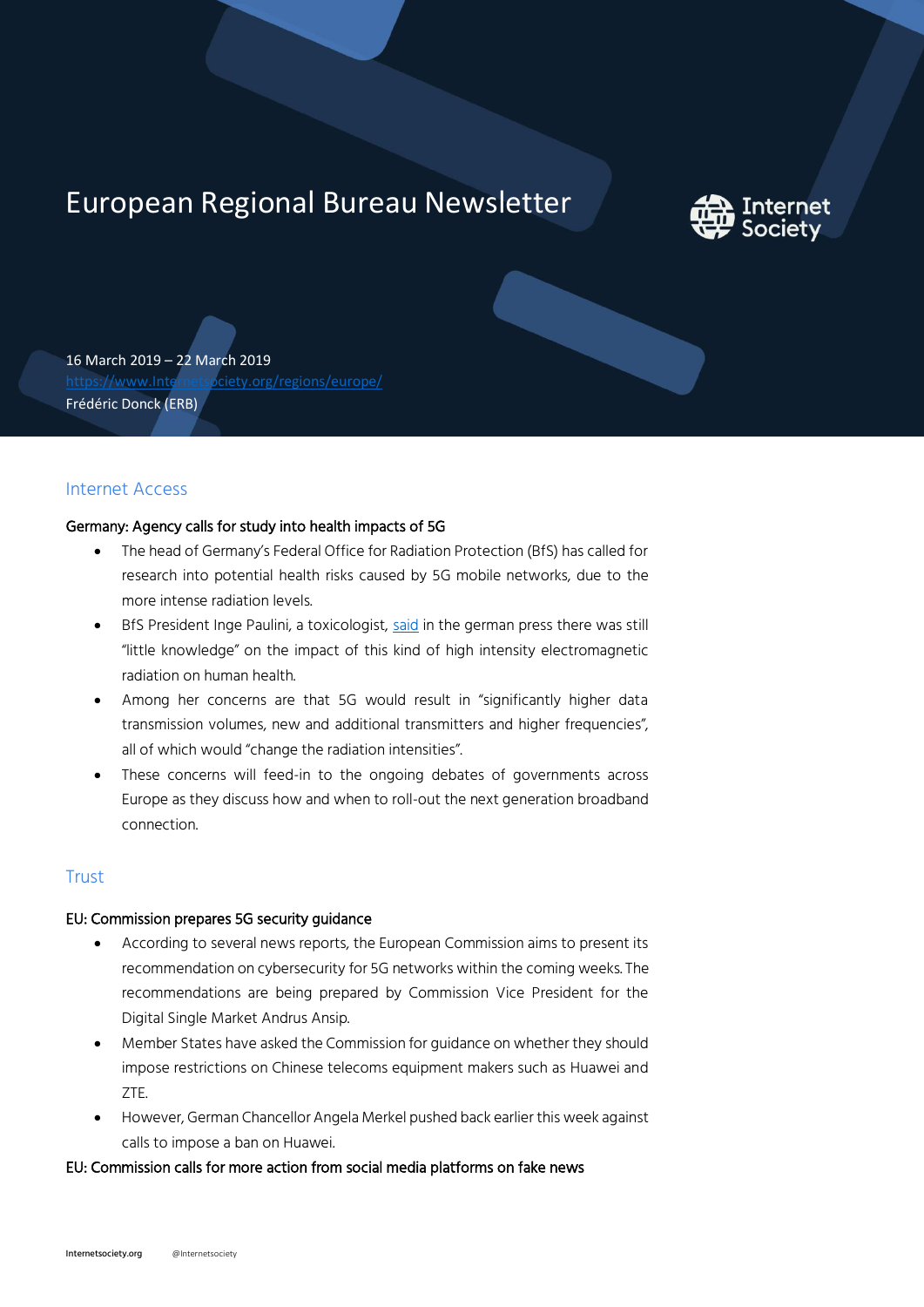- The [results](https://edpb.europa.eu/sites/edpb/files/files/file1/201903_edpb_statement_eprivacyregulation_en.pdf) from the European Commission's Code of Practice against Disinformation were published this week by Google, Facebook, Twitter, Mozilla and several EU trade associations.
- In response, the Commission welcomed the progress but called on the platforms to step up their efforts ahead of the European Parliament elections in May 2019. The websites have all confirmed that their tools for assessing the transparency of political ads will be operational in advance of the elections.
- However, the Commission said Google, Facebook and Twitter still needed to enhance their cooperation with researchers and fact-checkers while providing more data on fake accounts they have spotted and deleted.

# EU: Platforms must take more responsibility for content published, says EU Justice Commissioner

- During [Politico's Artificial Intelligence Summit,](https://diievents.dii.eu/ai-summit/) Věra Jourová, European justice commissioner, called on social media platforms to elevate their standards and take quicker action in order to prevent the spread of terrorist content online.
- The Commissioner held this week a meeting with the representatives from Google, Facebook and Twitter and recognized publicly the commitment from the platforms, which stated they were working on their directions.
- The companies have already signed up to a voluntary code on disinformation. Meanwhile, the French and German governments are preparing legislation that would impose fines if the platforms do not remove hate speech or terrorist content within 24 hours.

#### EU: Google fined for abusing its online ad dominance

- The European Commission has fined Google with a €1.5 billion [antitrust fine](https://edition.cnn.com/2019/03/20/tech/google-eu-antitrust/index.html) as a result of the company's hindering of competition regulations by abusing its dominant position in online search advertising.
- The European Commissioner for Competition, Margrethe Vestager, stated that google had 'cemented its dominance and shielded itself from competitive pressure' through the imposition of contractual restrictions on other platforms.
- The company has been fined €8.2 billion in total by the EU since 2017, and Vestager announced that Google could face more investigations as "complaints keep coming".

#### EU: New laws on terrorist content must comply with human rights, say stakeholders

- Several European associations such as Access Now or Allied for Startups have put together a [letter](http://www.ccianet.org/wp-content/uploads/2019/03/Terrorist-Content-Open-Letter-15032019-clean.pdf) regretting that the approach taken by the European legislators did no address elements such as the definitions of 'terrorist content' and 'service providers', as well as the amount of time platforms have for removing illegal content.
- More concretely, the organisations which claim they are aligning their views with the ones of the European Fundamental Rights Agency - believe that the soon